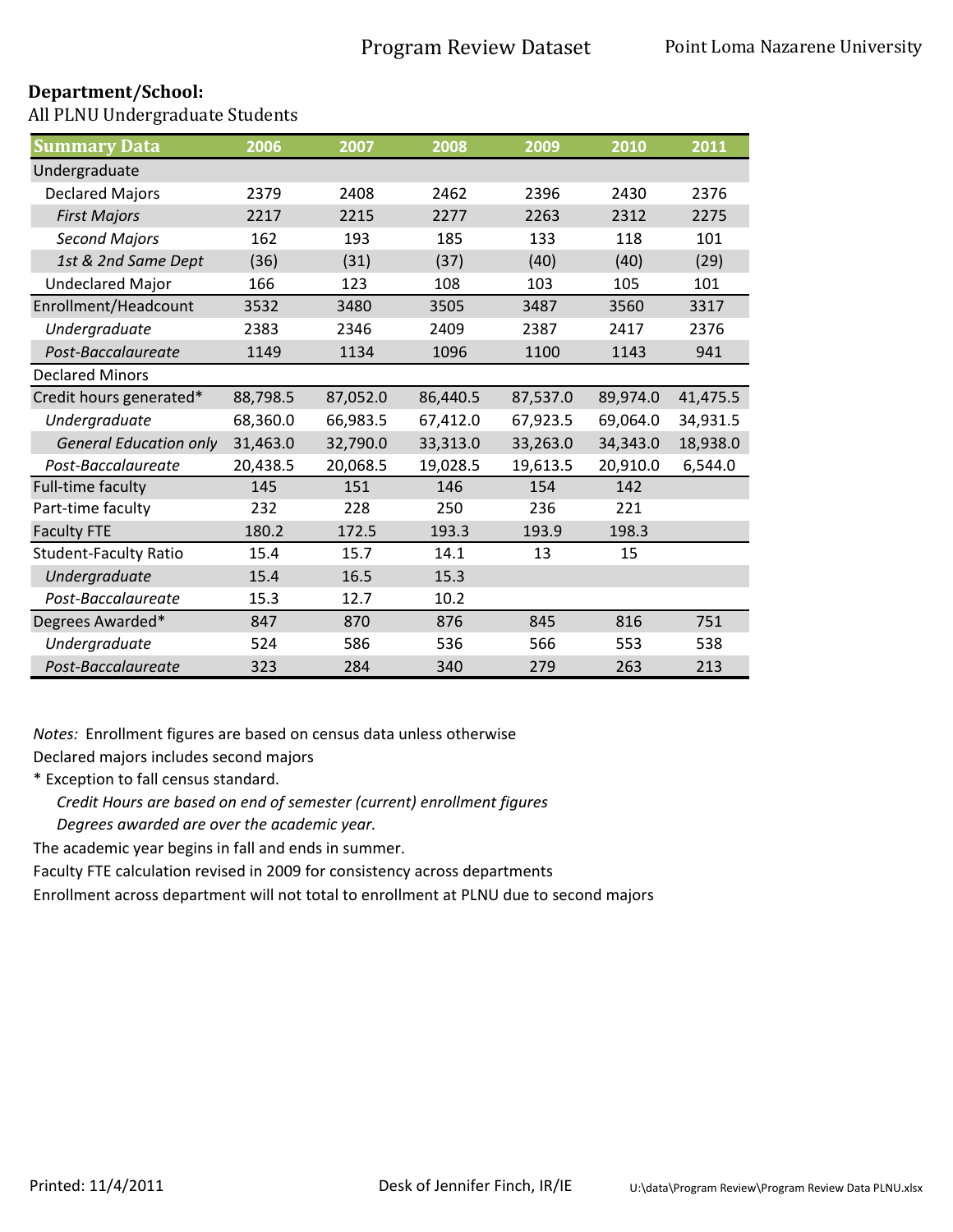All PLNU Undergraduate Students

| <b>Student Profile</b>         | 2006           | 2007        | 2008           | 2009        | 2010           | 2011           |
|--------------------------------|----------------|-------------|----------------|-------------|----------------|----------------|
| Undergraduate                  | 2383           | 2346        | 2409           | 2387        | 2417           | 2376           |
| <b>Gender</b>                  |                |             |                |             |                |                |
| Women                          | 1447           | 1441        | 1463           | 1475        | 1475           | 1439           |
| Men                            | 939            | 905         | 927            | 912         | 942            | 937            |
| Ethnicity*                     |                |             |                |             |                |                |
| American Indian/Alaskan Native | 21             | 21          | 16             | 18          | 31             | 44             |
| Asian/Pacific Islander         | 130            | 133         | 151            | 157         | 149            | 172            |
| <b>Black</b>                   | 52             | 52          | 52             | 61          | 59             | 65             |
| Multiple races                 |                |             |                |             | $\overline{7}$ | 23             |
| Hispanic                       | 255            | 259         | 271            | 290         | 345            | 391            |
| White                          | 1874           | 1831        | 1832           | 1799        | 1751           | 1653           |
| Non-Resident Alien             | 18             | 11          | 8              | 17          | 16             | 11             |
| Unknown/Other                  | 33             | 39          | 30             | 45          | 59             | 17             |
| <b>Entered as</b>              |                |             |                |             |                |                |
| First-time Freshman            | 1912           | 1885        | 1890           | 1869        | 1904           | 1899           |
| Transfer                       | 471            | 461         | 519            | 518         | 513            | 477            |
| Post-Baccalaureate             | 1149           | 1134        | 1096           | 1100        | 1143           | 941 **         |
| <b>Gender</b>                  |                |             |                |             |                |                |
| Women                          | 790            | 796         | 785            | 770         | 807            | 676            |
| Men                            | 359            | 338         | 311            | 330         | 336            | 264            |
| <b>Ethnicity</b>               |                |             |                |             |                |                |
| American Indian/Alaskan Native | 12             | 13          | 7              | 7           | 7              | 5              |
| Asian/Pacific Islander         | 79             | 74          | 67             | 64          | 73             | 44             |
| <b>Black</b>                   | 51             | 46          | 52             | 52          | 34             | 29             |
| Multiple races                 |                |             |                |             |                | $\overline{7}$ |
| Hispanic                       | 264            | 276         | 264            | 264         | 242            | 182            |
| White                          | 721            | 669         | 655            | 619         | 613            | 423            |
| Non-Resident Alien             | $\overline{2}$ | $\mathbf 0$ | $\overline{2}$ | $\mathbf 1$ | $\mathbf 0$    | $\mathbf{1}$   |
| Unknown/Other                  | 20             | 56          | 52             | 93          | 174            | 250            |
| Total                          | 3532           | 3480        | 3505           | 3487        | 3560           | 2376           |

\*New classifications of ethnic groups began in 2010

\*\* preliminary data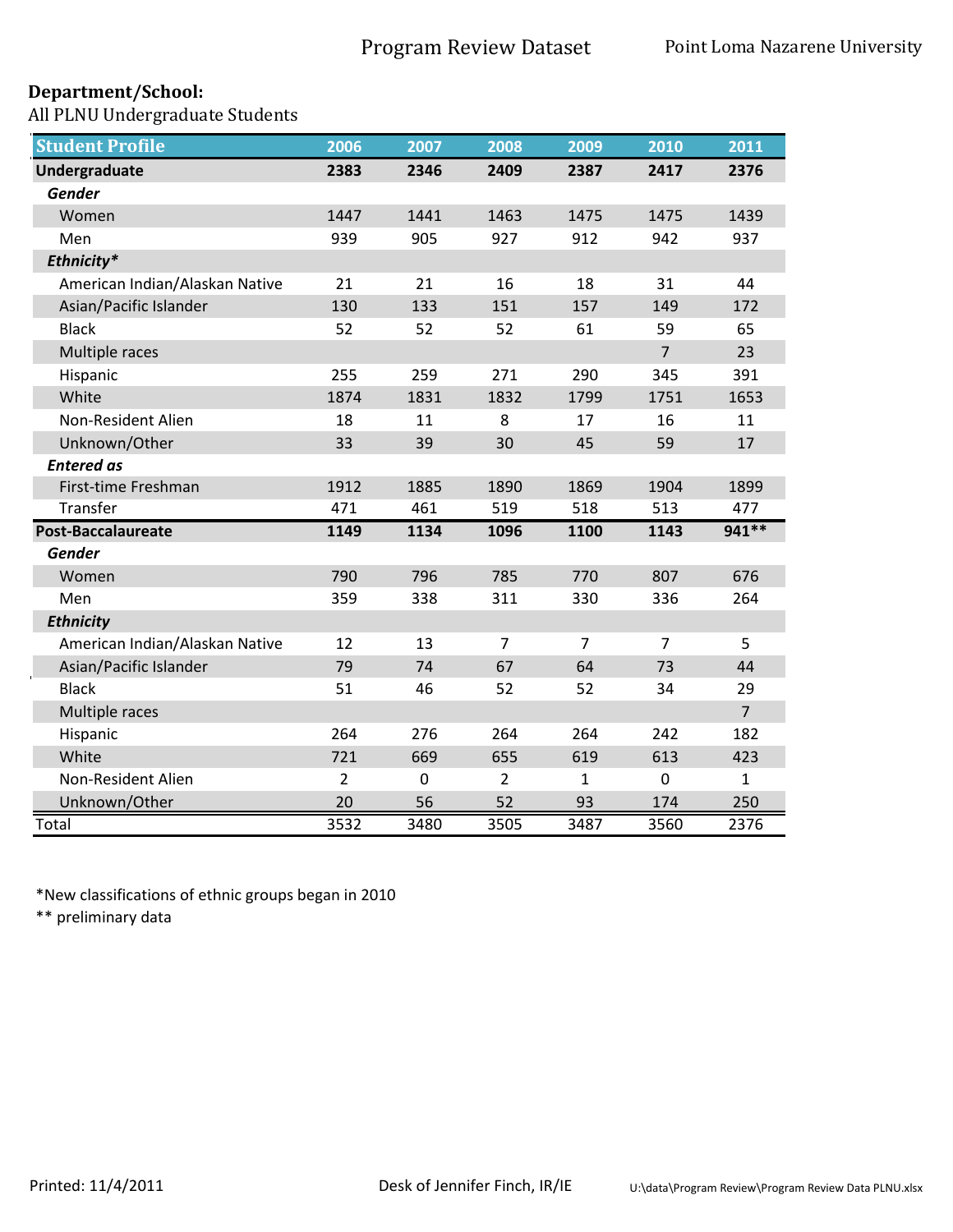All PLNU Undergraduate Students

| <b>Degrees Granted</b>         | 2006           | 2007           | 2008           | 2009           | 2010           | 2011           |
|--------------------------------|----------------|----------------|----------------|----------------|----------------|----------------|
| <b>Undergraduate</b>           | 524            | 586            | 536            | 566            | 553            | 538            |
| Gender                         |                |                |                |                |                |                |
| Women                          | 326            | 354            | 334            | 353            | 353            | 329            |
| Men                            | 198            | 232            | 202            | 213            | 200            | 209            |
| <b>Ethnicity</b>               |                |                |                |                |                |                |
| American Indian/Alaskan Native | $\overline{2}$ | 6              | 3              | 3              | $\overline{2}$ | 3              |
| Asian/Pacific Islander         | 20             | 29             | 22             | 35             | 38             | 26             |
| <b>Black</b>                   | 12             | 13             | 14             | $\overline{7}$ | 7              | 10             |
| Hispanic                       | 32             | 57             | 46             | 56             | 64             | 59             |
| White                          | 451            | 470            | 440            | 453            | 431            | 420            |
| Non-Resident Alien             | $\overline{4}$ | $\,8\,$        | $\overline{2}$ | 3              | $\overline{2}$ | 6              |
| Unknown/Other                  | 3              | 3              | 9              | 9              | 9              | 14             |
| <b>Entered as</b>              |                |                |                |                |                |                |
| First-time Freshman            | 392            | 427            | 402            | 411            | 417            | 375            |
| Transfer                       | 132            | 159            | 134            | 155            | 136            | 163            |
| Post-Baccalaureate             | 323            | 284            | 340            | 279            | 263            | 213            |
| <b>Gender</b>                  |                |                |                |                |                |                |
| Women                          | 234            | 182            | 253            | 201            | 192            | 152            |
| Men                            | 89             | 102            | 87             | 78             | 71             | 61             |
| <b>Ethnicity</b>               |                |                |                |                |                |                |
| American Indian/Alaskan Native | $\mathbf{1}$   | $\overline{3}$ | 3              | $\overline{4}$ | $\mathbf{1}$   | $\overline{2}$ |
| Asian/Pacific Islander         | 15             | 22             | 23             | 19             | 15             | 23             |
| <b>Black</b>                   | 11             | 14             | $\overline{7}$ | 11             | 15             | $\bf 8$        |
| Hispanic                       | 62             | 59             | 81             | 75             | 63             | 43             |
| White                          | 221            | 177            | 215            | 159            | 160            | 125            |
| Non-Resident Alien             | 2              | $\overline{2}$ | $\mathbf 0$    | $\mathbf 0$    | $\mathbf 0$    | $\mathbf{1}$   |
| Unknown/Other                  | 11             | $\overline{7}$ | 11             | 11             | 9              | 11             |
| Total                          | 847            | 870            | 876            | 845            | 816            | 751            |
|                                |                |                |                |                |                |                |

| <b>Minors Granted</b> | כמחנ | 008 | <b>2009</b> | 101 (    | 2011 |
|-----------------------|------|-----|-------------|----------|------|
| Undergraduate         |      | 80  |             | $\neg c$ | 7(   |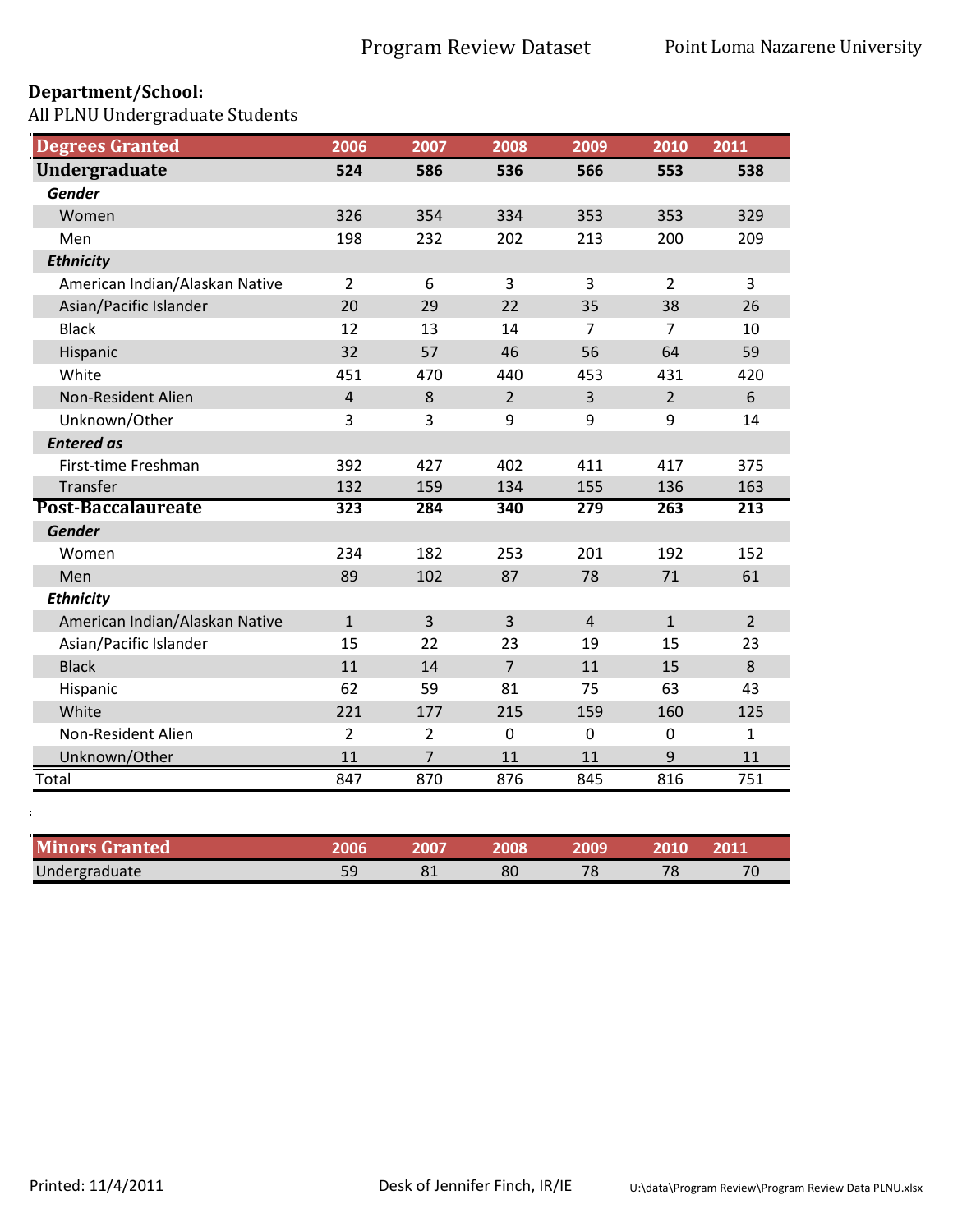All PLNU Undergraduate Students

| <b>Incoming Student Profile</b> | 2006 | 2007 | 2008 | 2009 | 2010 | 2011 |
|---------------------------------|------|------|------|------|------|------|
| <b>First-time Freshmen</b>      |      |      |      |      |      |      |
| New students                    | 538  | 531  | 538  | 535  | 589  | 532  |
| <b>High School GPA</b>          | 3.71 | 3.72 | 3.68 | 3.65 | 3.7  | 3.71 |
| <b>SAT score</b>                | 1127 | 1130 | 1125 | 1113 | 1129 | 1138 |
| <b>Transfers</b>                |      |      |      |      |      |      |
| New students                    | 140  | 149  | 166  | 165  | 140  | 150  |
| <b>Transfer GPA</b>             | 3.21 | 3.12 | 3.15 | 3.09 | 3.13 | 3.11 |

| <b>Incoming Student Profile</b> | 2006 | 2007 | 2008 | 2009 | 2010        | 2011           |
|---------------------------------|------|------|------|------|-------------|----------------|
| <b>First-time Freshmen</b>      |      |      |      |      |             |                |
| <b>Counts by Gender</b>         |      |      |      |      |             |                |
| Women                           | 343  | 337  | 327  | 346  | 360         | 336            |
| Men                             | 195  | 194  | 211  | 189  | 229         | 196            |
| <b>Counts by Ethnicity</b>      |      |      |      |      |             |                |
| American Indian/Alaskan Native  | 6    | 9    | 5    | 4    | 18          | 13             |
| Asian/Pacific Islander          | 35   | 22   | 31   | 34   | 43          | 51             |
| <b>Black</b>                    | 11   | 9    | 10   | 13   | 13          | 19             |
| Hispanic                        | 65   | 57   | 61   | 78   | 103         | 101            |
| White                           | 414  | 422  | 422  | 391  | 408         | 344            |
| <b>Multiple Ethnicities</b>     |      |      |      |      | $\mathbf 0$ | $\overline{2}$ |
| Non-Resident Alien              | 4    | 4    | 4    | 2    | 4           | $\mathbf{0}$   |
| Unknown/Other                   | 3    | 8    | 5    | 13   | 0           | $\overline{2}$ |
| Total                           | 538  | 531  | 538  | 535  | 589         | 532            |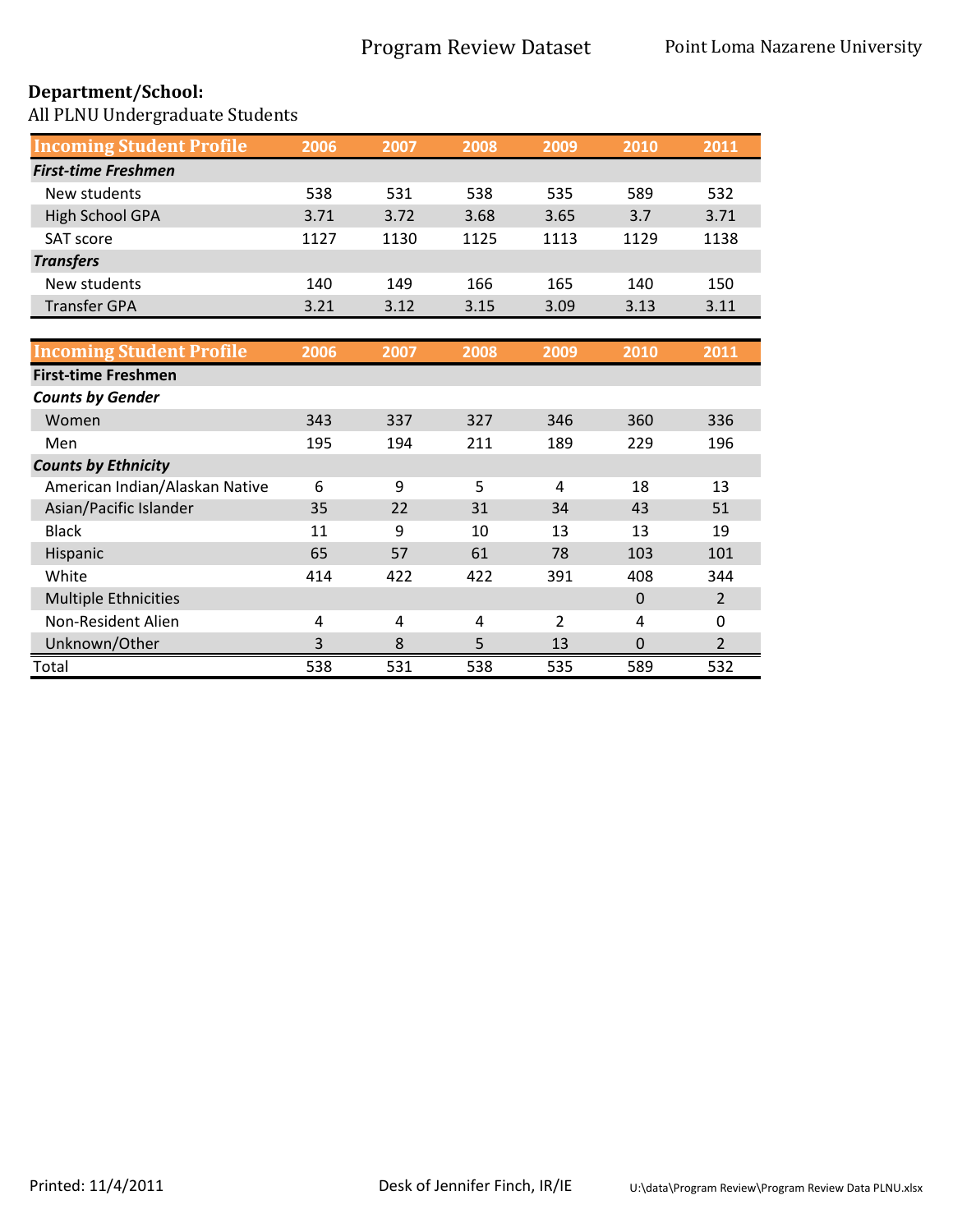All PLNU Undergraduate Students

| <b>Student Success Rates: Retention Rates</b> | 2007 | 2008 | 2009 | 2010 | 2011 |
|-----------------------------------------------|------|------|------|------|------|
| First-time Freshman Cohort Year               | 2006 | 2007 | 2008 | 2009 | 2010 |
| First-time Freshman Retention                 | 87%  | 83%  | 84%  | 84%  | 81%  |
| <b>Gender</b>                                 |      |      |      |      |      |
| Women                                         | 88%  | 83%  | 83%  | 85%  | 83%  |
| <b>Men</b>                                    | 85%  | 83%  | 86%  | 82%  | 78%  |
| <b>Ethnicity</b>                              |      |      |      |      |      |
| American Indian/Alaskan Native                | 83%  | 67%  | 100% | 100% | 83%  |
| Asian/Pacific Islander                        | 89%  | 81%  | 87%  | 79%  | 86%  |
| <b>Black</b>                                  | 73%  | 89%  | 90%  | 69%  | 92%  |
| Hispanic                                      | 91%  | 86%  | 82%  | 83%  | 83%  |
| White                                         | 87%  | 83%  | 83%  | 85%  | 80%  |
| Non-Resident Alien                            | 75%  | 75%  | 75%  | 100% | N/A  |
| Unknown/Other                                 | 100% | 88%  | 100% | 92%  | 85%  |

*Note:* Retention is measured by those who remain at PLNU at one-year.

| <b>Departmental Retention Rates</b>    | 2007 | 2008 | 2009 | 2010 | 2011 |
|----------------------------------------|------|------|------|------|------|
| First-time Freshman Cohort Year        | 2006 | 2007 | 2008 | 2009 | 2010 |
| First-time Freshman Dept/Sch Retention | 58%  | 55%  | 62%  | 59%  | 58%  |
| <b>Gender</b>                          |      |      |      |      |      |
| Women                                  | 59%  | 55%  | 60%  | 59%  | 58%  |
| Men                                    | 57%  | 55%  | 65%  | 59%  | 58%  |
| <b>Ethnicity</b>                       |      |      |      |      |      |
| American Indian/Alaskan Native         | 50%  | 44%  | 40%  | 50%  | 50%  |
| Asian/Pacific Islander                 | 77%  | 50%  | 58%  | 62%  | 66%  |
| <b>Black</b>                           | 36%  | 33%  | 70%  | 46%  | 67%  |
| Hispanic                               | 55%  | 49%  | 54%  | 59%  | 53%  |
| White                                  | 58%  | 57%  | 64%  | 58%  | 60%  |
| Non-Resident Alien                     | 75%  | 75%  | 50%  | 100% | N/A  |
| Unknown/Other                          | 67%  | 50%  | 100% | 85%  | 40%  |

*Note:* Retention is measured by those who remain in the same academic unit at PLNU at one-year.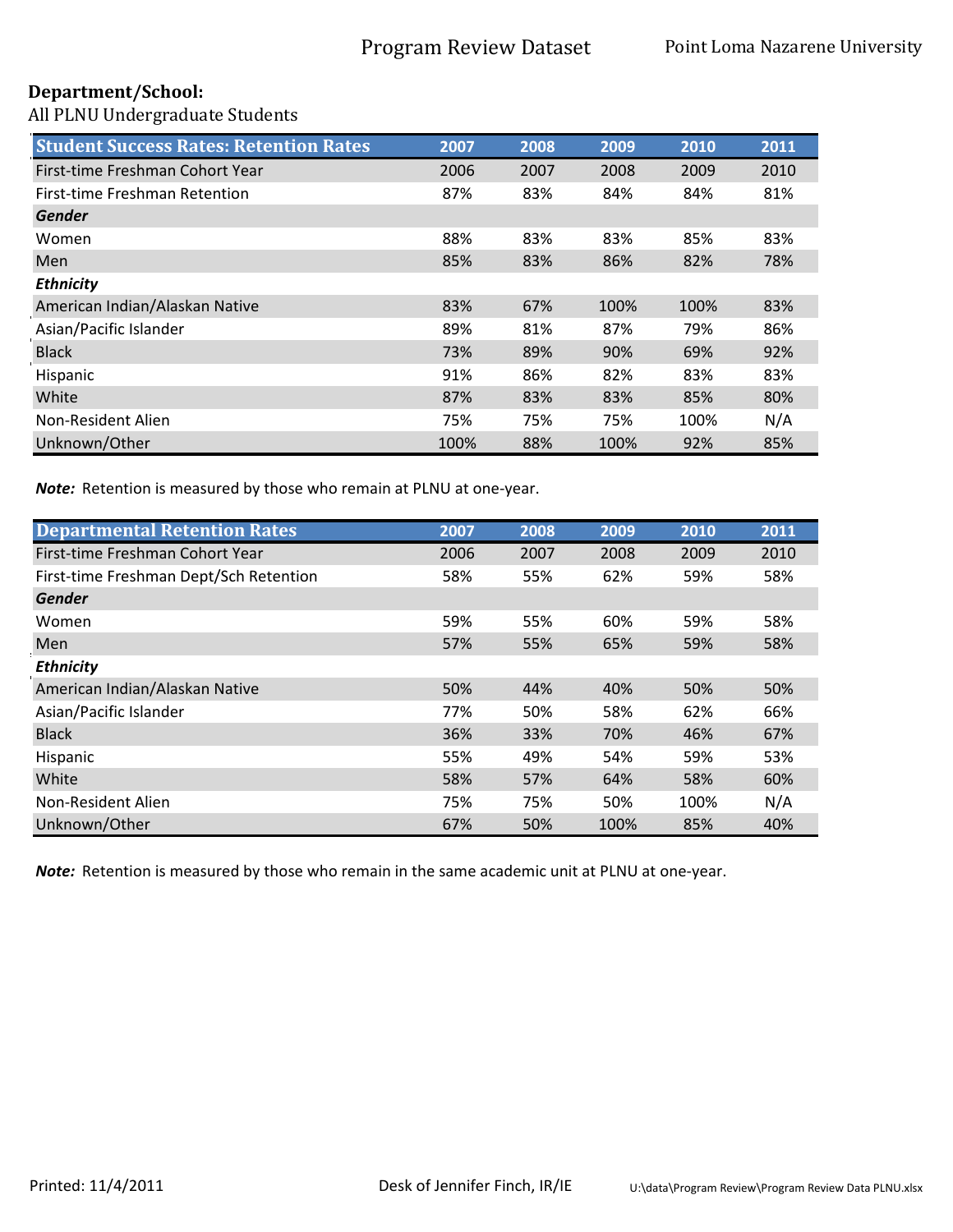All PLNU Undergraduate Students

| <b>Student Success Rates: Graduation Rates</b> | 2007 | 2008  | 2009 | 2010 | 2011 |
|------------------------------------------------|------|-------|------|------|------|
| First-time Freshman Cohort Year                | 2001 | 2002  | 2003 | 2004 | 2005 |
| First-time Freshman Graduation                 | 71%  | 70%   | 73%  | 73%  | 73%  |
| Gender                                         |      |       |      |      |      |
| Women                                          | 73%  | 75%   | 73%  | 76%  | 75%  |
| Men                                            | 67%  | 64%   | 72%  | 68%  | 69%  |
| <b>Ethnicity</b>                               |      |       |      |      |      |
| American Indian/Alaskan Native                 | 75%  | $0\%$ | 86%  | 40%  | 17%  |
| Asian/Pacific Islander                         | 62%  | 52%   | 66%  | 44%  | 59%  |
| <b>Black</b>                                   | 71%  | 80%   | 60%  | 57%  | 55%  |
| Hispanic                                       | 58%  | 62%   | 72%  | 75%  | 67%  |
| White                                          | 72%  | 72%   | 74%  | 75%  | 75%  |
| Non-Resident Alien                             | 33%  | 100%  | 67%  |      | 60%  |
| Unknown/Other                                  | 71%  | 100%  | 78%  | 100% | 100% |

*Note:* Graduation is measured by those who graduated from PLNU within six-years.

| <b>Student Success Rates: Graduation Rates</b> | 2007 | 2008 | 2009 | 2010 | 2011 |
|------------------------------------------------|------|------|------|------|------|
| First-time Freshman Cohort Year                | 2001 | 2002 | 2003 | 2004 | 2005 |
| <b>First-time Freshman Graduation</b>          | 36%  | 38%  | 44%  | 39%  | 47%  |
| <b>Gender</b>                                  |      |      |      |      |      |
| Women                                          | 40%  | 42%  | 44%  | 43%  | 51%  |
| Men                                            | 30%  | 62%  | 45%  | 32%  | 39%  |
| <b>Ethnicity</b>                               |      |      |      |      |      |
| American Indian/Alaskan Native                 | 25%  | 0%   | 29%  | 20%  | 17%  |
| Asian/Pacific Islander                         | 19%  | 39%  | 41%  | 15%  | 47%  |
| <b>Black</b>                                   | 43%  | 30%  | 30%  | 29%  | 44%  |
| Hispanic                                       | 30%  | 38%  | 38%  | 30%  | 42%  |
| White                                          | 37%  | 38%  | 46%  | 42%  | 47%  |
| Non-Resident Alien                             | 33%  | 50%  | 17%  |      | 60%  |
| Unknown/Other                                  | 57%  | 0%   | 67%  | 50%  | 50%  |

*Note:* Graduation is measured at six years, of those who graduated in the same department/school they began in at PLNU.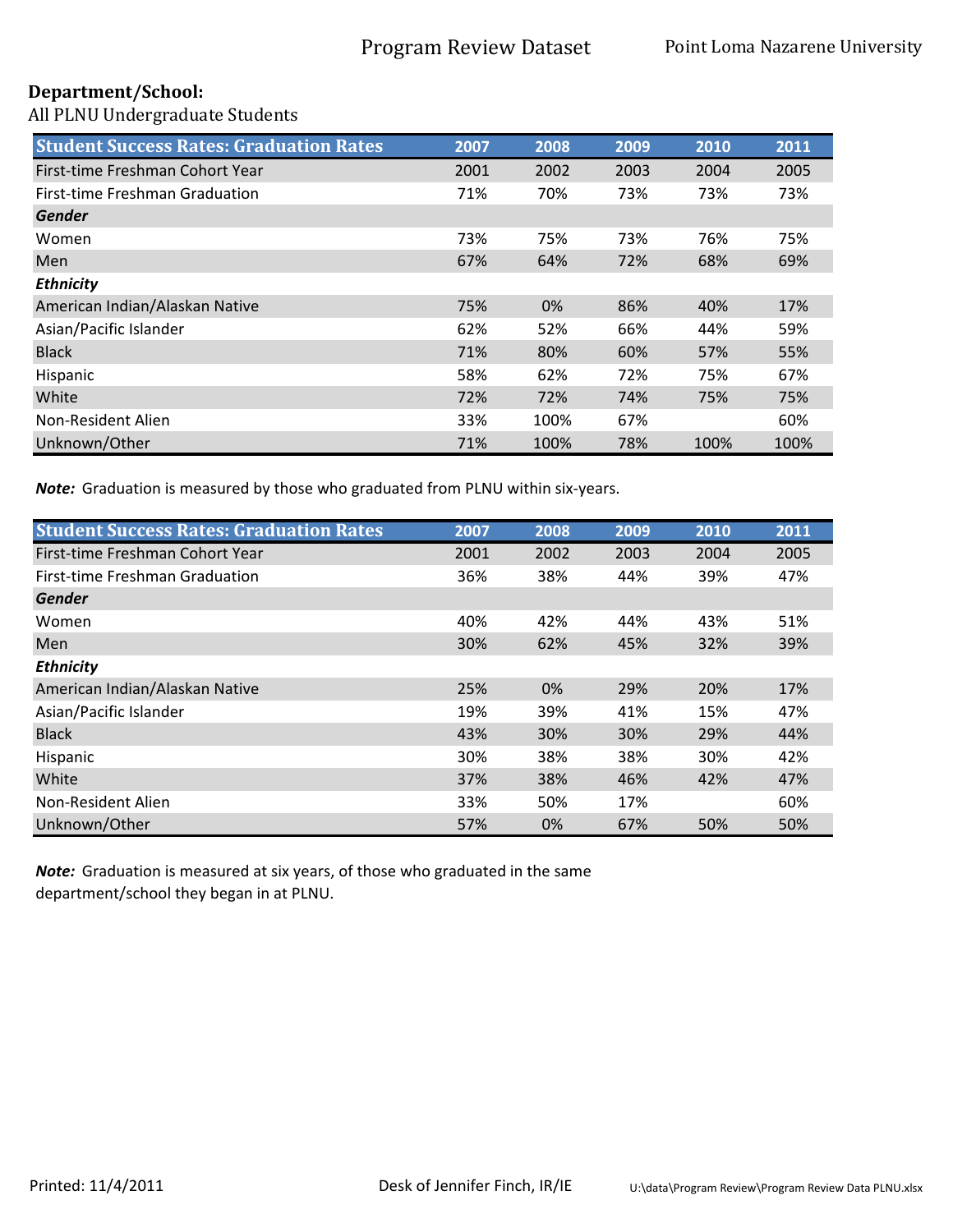All PLNU Undergraduate Students

# Graduation Rates and Average Time-to-Degree are based on the following initial counts

| <b>Student Success Rates: Graduation Rates</b> | 2007 | 2008         | 2009 | 2010     | 2011 |
|------------------------------------------------|------|--------------|------|----------|------|
| First-time Freshman Cohort Year                | 2001 | 2002         | 2003 | 2004     | 2005 |
| First-time Freshman Counts                     | 545  | 540          | 567  | 535      | 561  |
| <b>Counts by Gender</b>                        |      |              |      |          |      |
| Women                                          | 344  | 324          | 356  | 339      | 338  |
| <b>Men</b>                                     | 201  | 216          | 211  | 196      | 223  |
| <b>Counts by Ethnicity</b>                     |      |              |      |          |      |
| American Indian/Alaskan Native                 | 4    | $\mathbf{1}$ | 7    | 5        | 6    |
| Asian/Pacific Islander                         | 21   | 23           | 32   | 27       | 32   |
| <b>Black</b>                                   | 7    | 10           | 10   | 14       | 9    |
| Hispanic                                       | 33   | 39           | 53   | 60       | 64   |
| White                                          | 570  | 562          | 450  | 423      | 443  |
| Non-Resident Alien                             | 3    | 4            | 6    | $\Omega$ | 5    |
| Unknown/Other                                  |      | 1            | 9    | 6        |      |